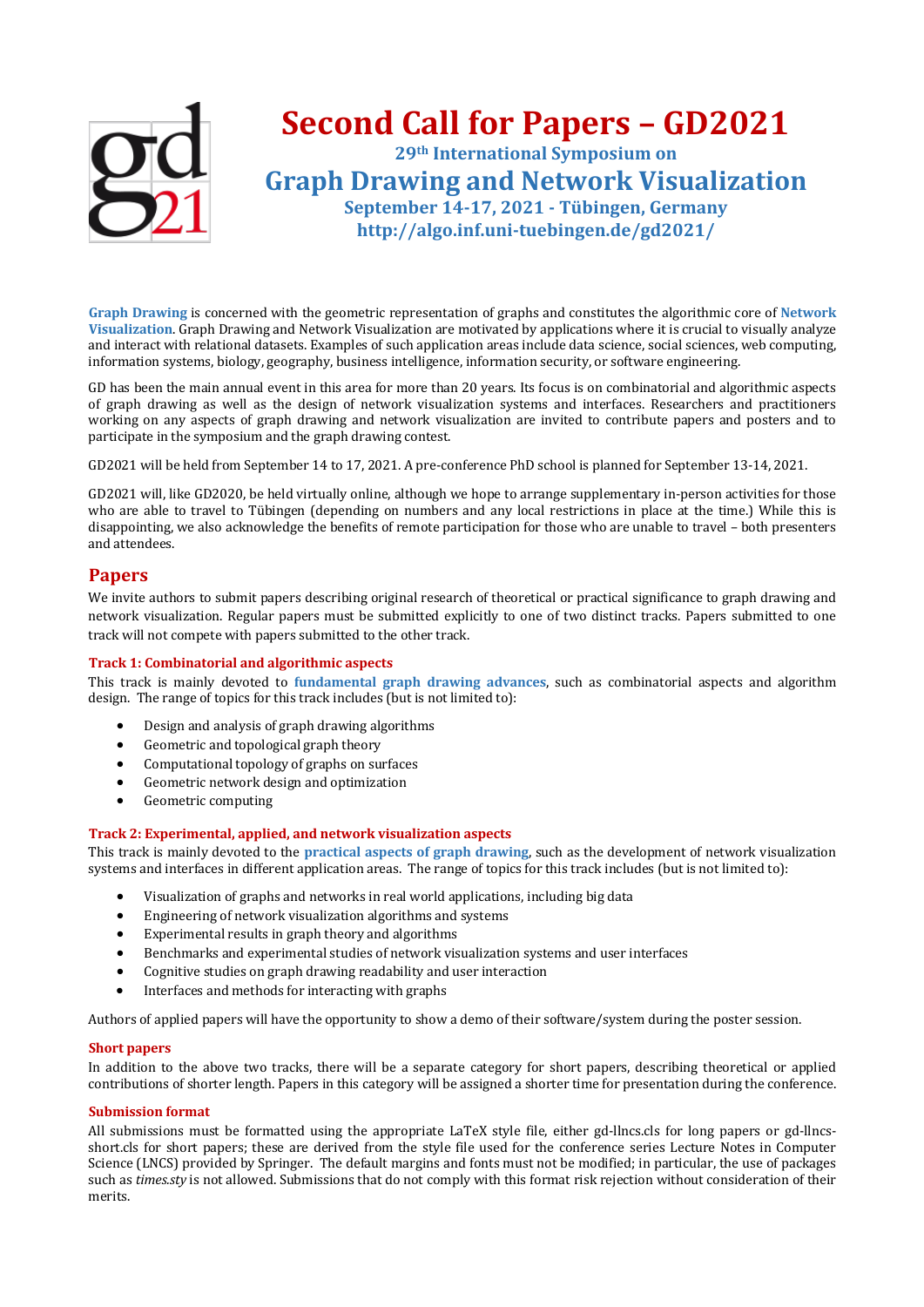To promote inclusion of figures in the submitted papers, submissions will have a strict number of lines limit. Regular papers must have at most 400 lines, (excluding references and figures) and at most 14 pages (excluding references). Short papers must have at most 225 lines (excluding references and figures) and at most 7 pages (excluding references). The claims of the paper should be fully substantiated. If this information does not fit within the page limits, the authors should include it in a clearly marked appendix, whose length is not constrained and which the reviewers may read at their own discretion. All submissions will be handled through EasyChair at the web site https://easychair.org/conferences/?conf=gd2021

## **Posters & Contest**

Submissions of posters on graph drawing, network visualization, and related areas are solicited. The poster session will provide a forum for the communication of late-breaking research results (which may also appear elsewhere) to the GD community. Authors of posters should prepare an abstract (up to 2 pages in the LNCS style) that must be submitted together with the poster itself.

Details about the traditional Graph Drawing Contest held at the conference are provided on the conference web site.

# **Publication**

All accepted papers (including the two-page poster abstracts) will appear in the conference proceedings, published by **Springer** in the Lecture Notes in Computer Science (LNCS) series. The LNCS proceedings will be made freely accessible to the GD community upon publication and openly accessible to anyone after four years.

Authors will be required to submit their accepted papers to the **arXiv** repository, in order to provide immediate and unrestricted open access to them. The self-archived arXiv papers shall consist of the LNCS proceedings version (identical, except for possibly changed references to the appendix resp. the arXiv version) plus an optional clearly marked appendix. This appendix could contain a long version of the entire paper or proofs that have been omitted from the main text. Subsequent submissions of revised versions of the paper to the arXiv (known as arXiv ``replacements'') are allowed. Upon submission of the camera-ready version of an accepted paper, the authors will be required to specify the arXiv identifier associated with the paper for inclusion in a conference index, which will be also published in the arXiv repository. Failure to comply with these guidelines will impede the publication of the paper.

Each paper or poster must be presented at the conference by an author (barring unforeseen circumstances), otherwise the paper will not be included in the proceedings.

Selected papers from both tracks will be invited for submission to a special issue of the **Journal of Graph Algorithms and Applications (IGAA)**. The authors of two selected papers in Track 2 will be invited to submit a substantially extended and enhanced version of their work to **IEEE Transactions** on Visualization and Computer Graphics (TVCG). A TVCG papers session at the Graph Drawing conference will also feature regular TVCG papers.

## **Awards**

For each of the two tracks, the Program Committee of GD2021 will give a Best Paper Award. In addition, to recognize the effort of participants to present their work and to prepare their posters in a clear and elegant way, there will be a Best Presentation Award and a Best Poster Award voted on by the GD2021 attendees.

## **Important Dates**

**Abstract submission deadline Paper submission deadline Notification of paper acceptance Poster submission deadline Notification of poster acceptance Final versions due Contest submission deadline Symposium**

#### June 2 (23:59 PDT) June 9 (23:59 PDT) July 19 August 11 (23:59 PDT) August 20 August 31 (23:59 PDT) September 7 (23:59 PDT) September 14-17

## **Invited Speakers**

**Meirav Zehavi, Ben-Gurion University, Israel Kim Marriott, Monash University, Australia**